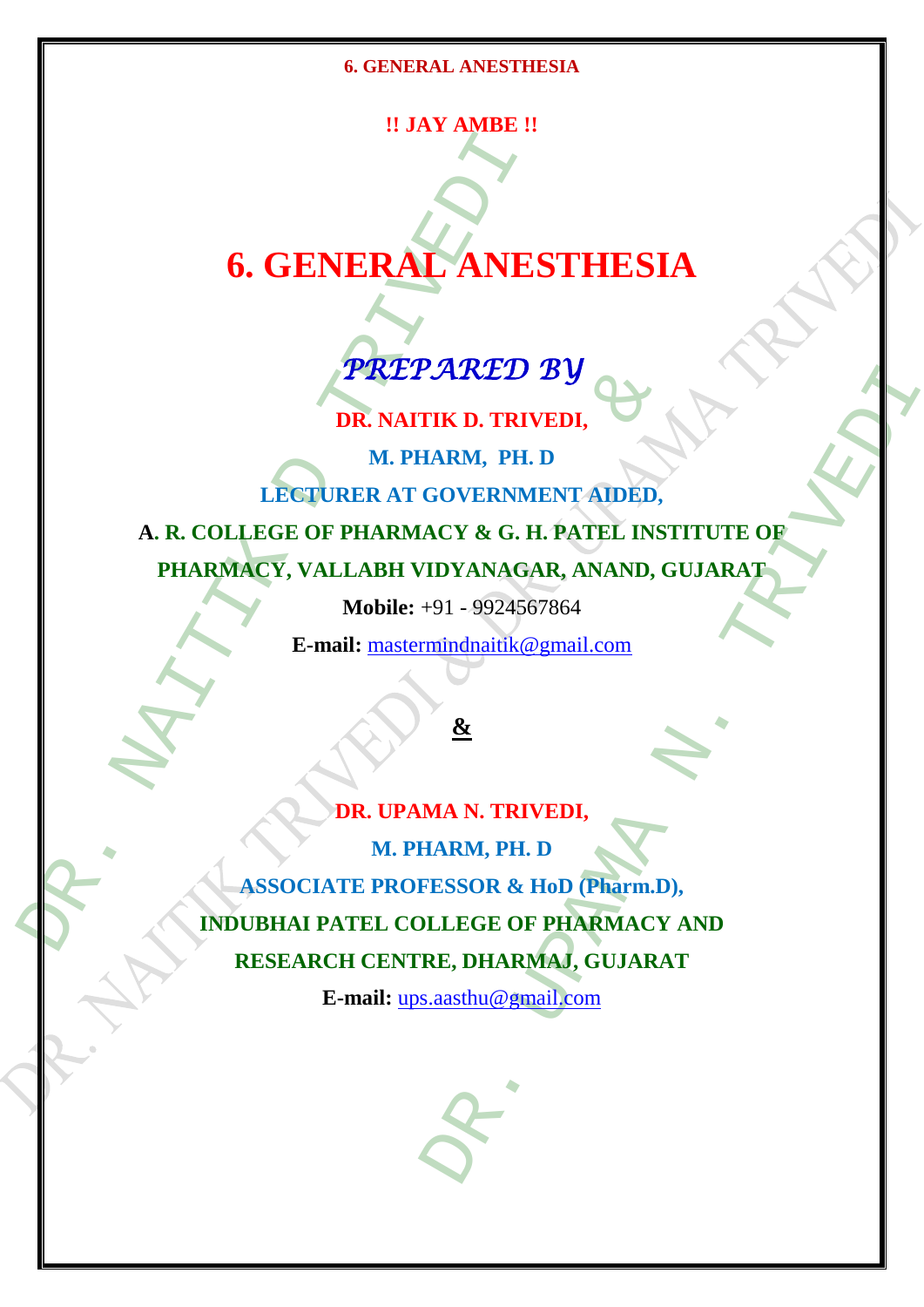# **GENERAL ANESTHESIA**

#### **DEFINITION:**

"General anesthetics are drugs that act in the central nervous system. They produce reversible loss of consciousness, thereby causing a generalized loss of sensation."

# **HISTORY OF GENERAL ANESTHESIA:**

- Joseph Priestly discovers N2O in 1773
- Sir Humphrey Davy experimented with N2O, reported loss of pain, euphoria
- 1842, Crawford Long First used ether. Did not publicize. Tried to claim credit after Morton's demonstration but…
- Important lesson learned if you don't publish it, it didn't happen.
- DEFINITION:<br>
"General anesthetics are drugs that act in the central nervo<br>
loss of consciousness, thereby causing a generalized loss of<br>
HISTORY OF GENERAL ANESTHESIA:<br>
5 Joseph Priestly discovers N2O in 1773<br>
5 Sir Hump monstration but...<br>
sson learned – if you don't publish it, it didn't happen.<br>
um Morton, dentist – Diethyl Ether – First demonstration<br>
sthesia - administered ether to a patient having a neck tu<br>
usetts General Hospital, • 1846, William Morton, dentist – Diethyl Ether – First demonstration of successful surgical anesthesia - administered ether to a patient having a neck tumor removed at the Massachusetts General Hospital, Boston, in October 1846.
	- 1847, James Simpson Chloroform
	- 1930s, Intravenous Barbiturates
	- 1940s, d-Tubocurarine to induce skeletal muscle relaxation
	- 1956, Halothane (halogenated hydrocarbon)
	- 1981, Isoflurane (currently most popular)

# **PHYSICAL AND CHEMICAL PROPERTIES OF INHALED ANESTHETICS**

- Although halogenations of hydrocarbons and ethers increase anesthetic potency, it also increase the potential for inducing cardiac arrhythmias in the following order  $F < C < Br$ .
- Ethers that have an asymmetric halogenated carbon tend to be good anesthetics (such as Enflurane).
- Halogenated methyl ethyl ethers (Enflurane and Isoflurane) are more stable, are more potent, and have better clinical profile than halogenated diethyl ethers.
- Fluorination decrease flammibity and increase stability of adjacent halogenated carbons.
- For the publish it, it didn't happen.<br>
Diethyl Ether First demonstration of successful<br>
ether to a patient having a neck tumor removed at<br>
al, Boston, in October 1846.<br>
m<br>
Reletal muscle relaxation<br>
rocarbon)<br>
Reletal mu Complete halogenations of alkane and ethers or full halogenations of end methyl groups decrease potency and enhances convulsant activity. Flurorthyl (CF3CH2OCH2CF3) is a potent convulsant, with a median effective dose (ED50) for convulsions in mice of 0.00122 atm.
- The presence of double bonds tends to increase chemical reactivity and toxicity.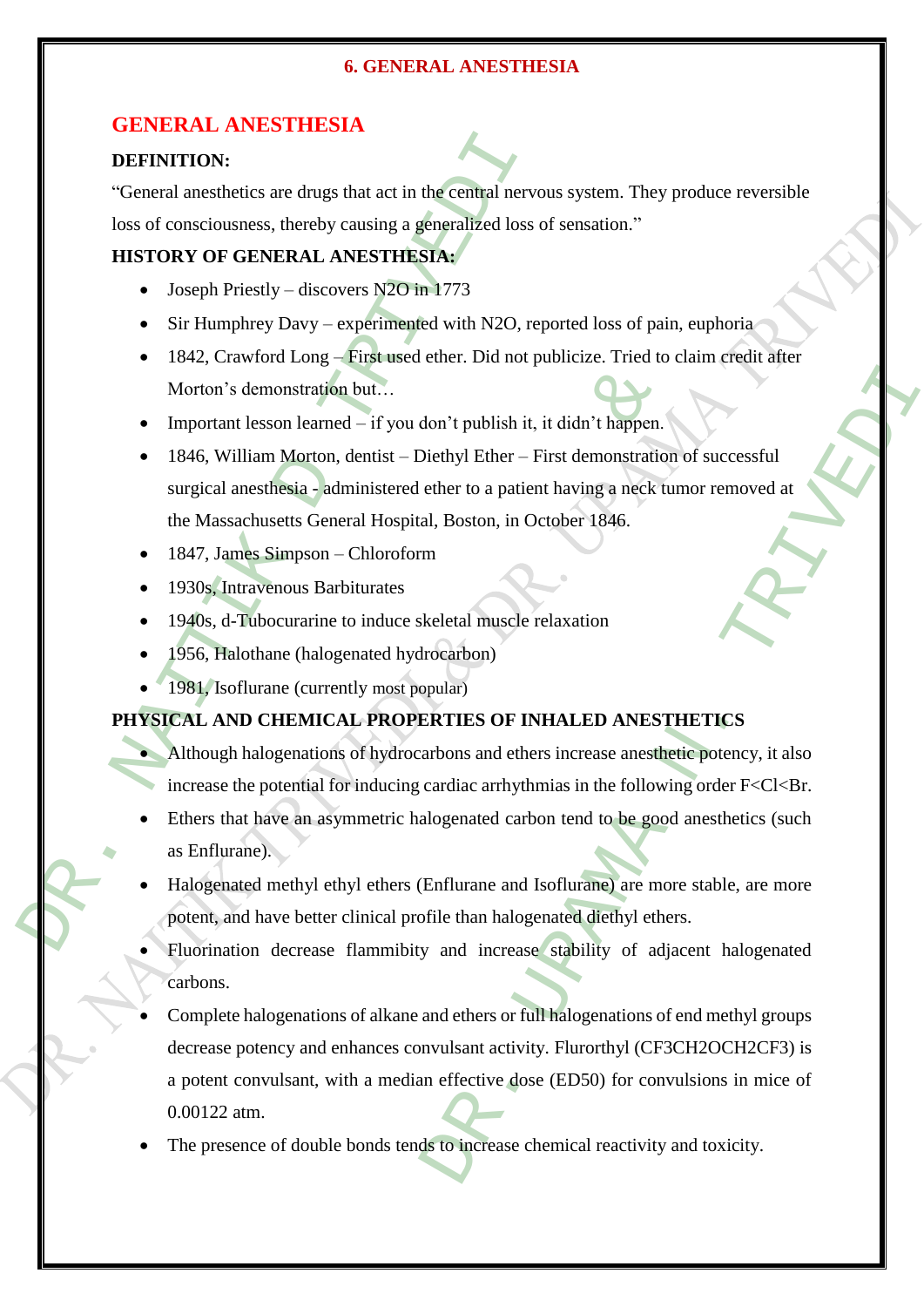|                                                                                         |                                                                          | 8         |   |   |                 | 2 |                 |    |   |           |  |
|-----------------------------------------------------------------------------------------|--------------------------------------------------------------------------|-----------|---|---|-----------------|---|-----------------|----|---|-----------|--|
|                                                                                         |                                                                          | 6         | 5 |   |                 | 4 | з               |    |   |           |  |
|                                                                                         |                                                                          | <b>MW</b> | 1 | 2 | 3               | 4 | 5               | 6  | 7 | 8         |  |
|                                                                                         | Diethyl ether                                                            | 74        | H | H | CH <sub>3</sub> | H | Н               | Н  | Н | н         |  |
|                                                                                         | Fluroxene                                                                | 126       | Н | H | $=CH2$          |   | н               | F  | F | F         |  |
|                                                                                         | Methoxyflurane                                                           | 165       | F | Н | н               | н | F               | CI | н | <b>CI</b> |  |
|                                                                                         | Desflurane                                                               | 168       | H | F | H               | F | F               | F  | F | F         |  |
|                                                                                         | Isoflurane                                                               | 184       | н | F | н               | F | CI              | F  | F | F         |  |
|                                                                                         | Enflurane                                                                | 184       | F | F | Н               | F | F               | CI | н | F         |  |
|                                                                                         | Sevoflurane                                                              | 200       | Н | Н | F               | H | CF <sub>3</sub> | F  | F | F         |  |
| <b>CHARACTERISTICS OF IDEAL ANESTHETICS:</b>                                            |                                                                          |           |   |   |                 |   |                 |    |   |           |  |
| It has the high lipid solubility because the higher the solubility of anesthetics is in |                                                                          |           |   |   |                 |   |                 |    |   |           |  |
| the greater is the anesthetic potency.                                                  |                                                                          |           |   |   |                 |   |                 |    |   |           |  |
| Its action must be irreversible.                                                        |                                                                          |           |   |   |                 |   |                 |    |   |           |  |
| It should be non irritant to tissue.                                                    |                                                                          |           |   |   |                 |   |                 |    |   |           |  |
|                                                                                         |                                                                          |           |   |   |                 |   |                 |    |   |           |  |
| It should be good muscles relaxant.                                                     |                                                                          |           |   |   |                 |   |                 |    |   |           |  |
|                                                                                         | It should have the low degree of systemic toxicity.                      |           |   |   |                 |   |                 |    |   |           |  |
| It should be stable in light.                                                           |                                                                          |           |   |   |                 |   |                 |    |   |           |  |
| It should not produce any permanent damage.                                             |                                                                          |           |   |   |                 |   |                 |    |   |           |  |
| It should have non inflammable properties.                                              |                                                                          |           |   |   |                 |   |                 |    |   |           |  |
|                                                                                         | It should be non addictive.                                              |           |   |   |                 |   |                 |    |   |           |  |
|                                                                                         | <b>GENERAL ANESTHETIC PROTOCOLS</b>                                      |           |   |   |                 |   |                 |    |   |           |  |
|                                                                                         | No single agent alone meets all criteria                                 |           |   |   |                 |   |                 |    |   |           |  |
|                                                                                         | Combinations to maximize favorable effects and minimize untoward effects |           |   |   |                 |   |                 |    |   |           |  |
|                                                                                         | Anesthetics have low therapeutic index.                                  |           |   |   |                 |   |                 |    |   |           |  |
|                                                                                         | No single agent alone meets all criteria.                                |           |   |   |                 |   |                 |    |   |           |  |

# **CHARACTERISTICS OF IDEAL ANESTHETICS:**

- **EXECTS OF IDEAL ANESTHETICS:**<br>
TICS OF IDEAL ANESTHETICS:<br>
the inpide solubility because the higher the solubility of an<br>
st the anesthetic potency.<br>
ust be irreversible.<br>
non irritant to tissue.<br>
good muscles relaxant.<br> It has the high lipid solubility because the higher the solubility of anesthetics is in oil, the greater is the anesthetic potency.
- Its action must be irreversible.
- It should be non irritant to tissue.
- It should be good muscles relaxant.
- It should have the low degree of systemic toxicity.
- It should be stable in light.
- It should not produce any permanent damage.
	- It should have non inflammable properties.
- It should be non addictive.

# **GENERAL ANESTHETIC PROTOCOLS**

- No single agent alone meets all criteria
- Combinations to maximize favorable effects and minimize untoward effects
- Anesthetics have low therapeutic index.
- No single agent alone meets all criteria.
- Combinations to maximize favorable effects and minimize untoward effects
- Anesthetics have low therapeutic index

**Minor Procedures**: Oral sedatives and regional local anesthesia.

DR. UPAMA N. TRIVEDI **Conscious Sedation:** IV benzodiazepines and opioid analgesics (can respond to verbal commands, patent airway)

**Major Surgical Procedures:** Preoperative sedatives (anxiolytic, amnesia), muscle relaxants, atropine (to limit mucous secretions)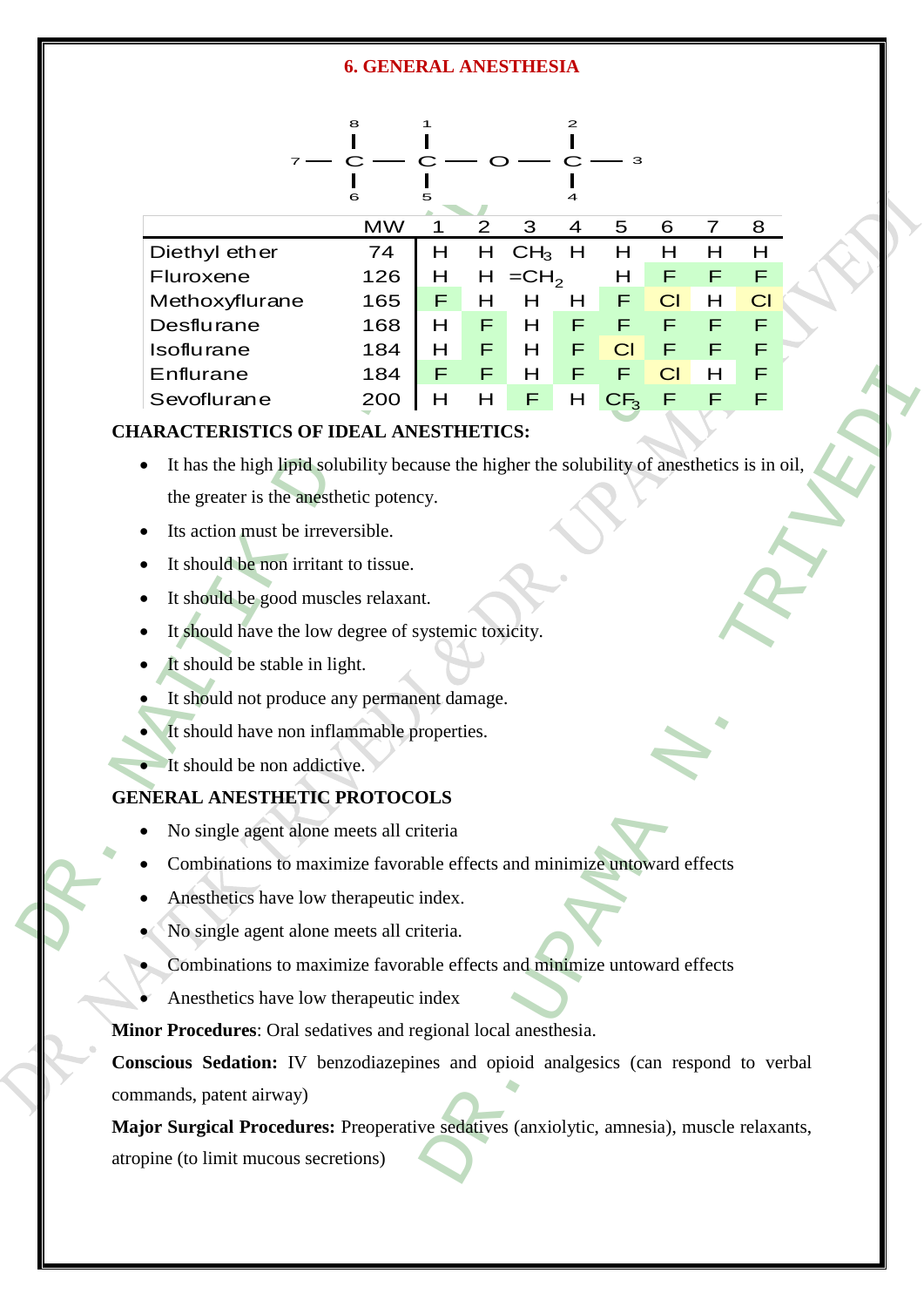**Induction of anesthesia:** IV thiopental, propofol, etomidate or benzodiazepine (esp. midazolam).

**Deep anesthesia:** Inhaled anesthetics and IV anesthetics

# **ROUTES OF INDUCTION**:

- **1. Intravenous**: Safe, pleasant and rapid
- **2. Mask:** 
	- Common for children under 10
	- Most inhalational agents are pungent, evoke coughing and gagging
	- Avoids the need to start an intravenous catheter before induction of anesthesia
	- Patients may receive oral sedation for separation from parents/caregivers
- **3. Intramuscular:** Used in uncooperative patients

# **CLASSIFICATIONS OF GENERAL ANESTHETICS AGENTS:**

- **1. Inhalation:** 
	- a. **Gas:** Nitrous Oxide
	- b. **Volatile Liquids:**
		- Ether

midazolam).<br>
Deep anesthesia: Inhaled anesthetics and IV anesthetics<br>
ROUTES OF INDUCTION:<br>
1. Intravenous: Safe, pleasant and rapid<br>
2. Mask:<br>
• Common for children under 10<br>
• Most inhalational agents are pungent, evoke the need to start an intravenous catheter before induction<br>may receive oral sedation for separation from parents/calar: Used in uncooperative patients<br>MS OF GENERAL ANESTHETICS AGENTS:<br>trous Oxide<br>Liquids:<br>ated hydrocarbon Halogenated hydrocarbon: Chloroform (CHCL3), Halothane (Br-, Cl- and Fsubstituted) – High lipid soluble

Halogenated ethers: Enflurane, Isoflurane (Cl- and F-substituted (more lipid sol.))

Exercison Contracts and Determination of an extremely<br>
Sainter parameters and the parameters and the parameters and the parameters and F-<br>
MESTHETICS AGENTS:<br>
MORE THETICS AGENTS:<br>
A Long CHE CHE CHE CHE CHE CHE CHE CHE CH Desflurane, Sevoflurane (Only F-substituted (less lipid soluble))

# **2. Intravenous:**

- a. **Barbiturates:** Thiopental
- b. **Benzodiazepines:** Midazolam, diazepam
- c. **Opioid Agonists:** Morphine, fentanyl, sufentanil, remifentanol
- **3. Dissociative Anesthesia:** Ketamine
- **4. Neurolept anesthesia:** Droperidol
- **5. Others:**

Propofol, etomidate

# **1. INHALATION GENERAL ANESTHETICS:**

# **Mechanism of action:**

- Activate inhibitory receptors (ligand-gated Cl- channels):
	- GABA-A-receptor: Inhalation anesthetics, except nitrous oxide.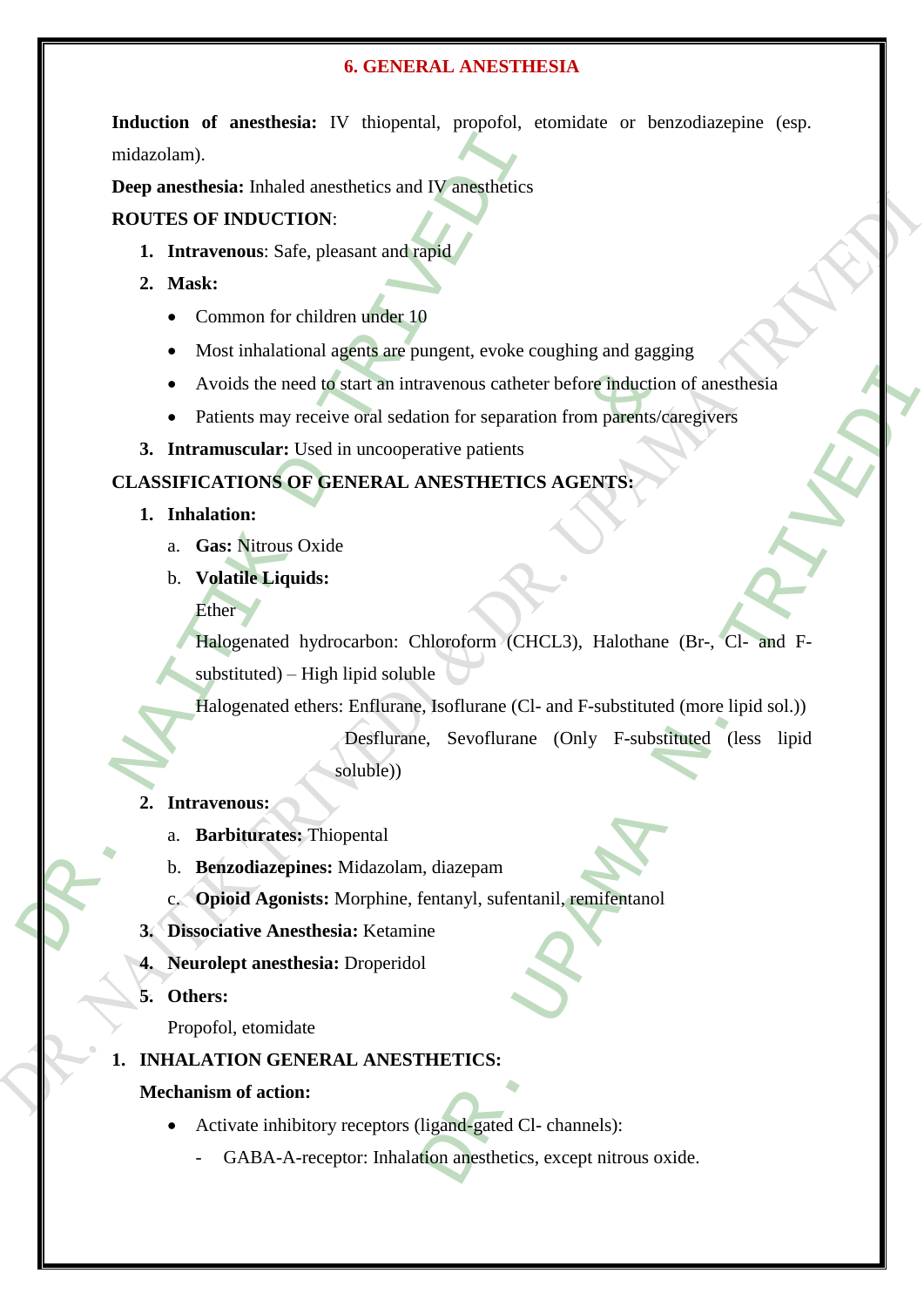- GLYCINE-receptor: Inhalation anesthetics, except nitrous oxide
- General anesthetics INHIBIT excitatory receptors (ligand-gated Na+ channels):
	- Ach-receptor (neuronal N-type): All inhalation anesthetics
	- Glu-receptor (NMDA type): Nitrous oxide
- It has primary effects on synaptic processes to decrease neuronal activity.
- Volatile anesthetics may block the central  $(\alpha 7)$  nicotinic cholinergic receptor and the 5-HT3 receptor.
- Volatile agents may activate and open the 2 pore K+ channels to cause hyperpolarization.
- **a. Anesthetic gases:** 
	- i. Cyclopropane:
		- It is an obsolete agent.
		- Currently it is not used because of it is flammable and explosive.
		- It sensitizes the heart to catecholamines, and can induce arrhythmias, including ventricular fibrillation.
	- ii. Nitrous oxide (N2O):
		- It is known as laughing gas.
		- It produces euphoria.
- General anesthetics INHIBIT excitatory recept<br>
 Ach-receptor (neuronal N-type): Nitrons oxide<br>
 Glu-receptor (NMDA type): Nitrons oxide<br>
 It has primary effects on synaptic processes to<br>
 Volatile anesthetics may b larization.<br> **Example 18.1**<br> **Example 18.1**<br> **Example 18.1**<br> **Example 18.1**<br> **Example 18.1**<br> **Example 18.1**<br> **Example 18.1**<br> **Example 18.1**<br> **Example 18.1**<br> **Example 18.1**<br> **Example 18.1**<br> **Example 18.1**<br> **Example 18.1**<br> because of it is flammable and explosive.<br>
to catecholamines, and can induce arrhythmias,<br>
forillation.<br>
1898.<br>
1998.<br>
1998.<br>
1998.<br>
1998.<br>
1998.<br>
1998.<br>
1999.<br>
1999.<br>
1999.<br>
2018.<br>
2018.<br>
2018.<br>
2018.<br>
2018.<br>
2018.<br>
2018. It is the least lipid soluble and least potent inhalation anesthetic ( $MAC =$ 105%). As a single anesthetic agent, it could be used reliably only under hyperbaric conditions.

#### **Advantages:**

- $N<sub>2</sub>O$  is nonflammable, not explosive.
- It lacks harmful effects under proper use.
- It does not induce malignant hyperthermia.
- $\checkmark$  Of the inhalation anesthetics, N<sub>2</sub>O is least likely to increase cerebral blood flow and intracranial pressure.
- $\checkmark$  It promotes induction and recovery when combined with halothane.

#### **Disadvantages:**

- $\checkmark$  N2O is very weak so it used only in combination with other general anesthetics.
- $\checkmark$  It has no muscle relaxant activity so required muscle relaxant agent.
- It produces hypoxia.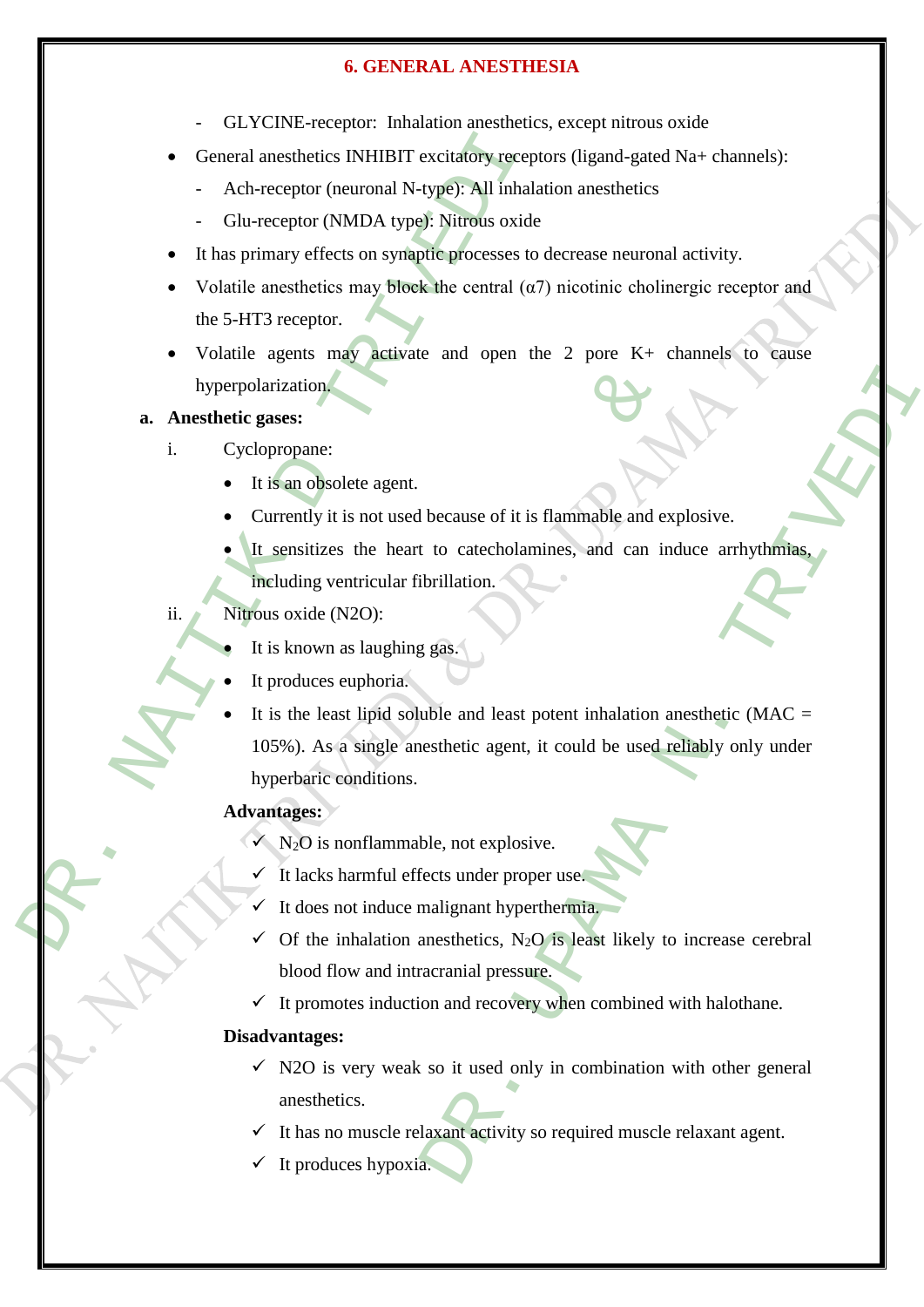#### **b. Volatile liquid:**

i. Ethers: No longer used

Diethyl ether

- Ether produces good muscle relaxation.
- Ether is a safe anesthetic.
- i. Ethers: No longer used<br>
Diethyl ether<br>
 Ether produces good muscle relaxation.<br>
 Ether is a safe anesthetic.<br>
 It does not have severe doxic effects (e.<br>
it does not depresse cardiac contra<br>
(mechanical ventilation) It does not have severe toxic effects (e.g., hepato- and nephrotoxicity), and it does not depress cardiac contractility and respiration markedly (mechanical ventilation is not required). In contrast, all halogenated inhalation anesthethics (as well as barbiturates and propofol) have respiratory depressive effect, necessitating mechanical ventilation.
	- It is also rarely used due to its flammability.

#### Divinyl ether: CH3-CH2-O-CH2-CH3

 Divinyl ether is not used nowadays mainly because of the flammability and explosiveness of its vapor.

 Divinyl ether is more potent than diethyl ether, and is less irritative to the airways.

 May be used for short anesthesia to reach the stage of analgesia for a short surgical intervention, e.g., for removal of pharyngeal tonsils.

Chloroform (CHCl3):

mhalation anesthethics (as well as barbiturates and<br>espiratory depressive effect, necessitating mechanical ve<br>t is also rarely used due to its flammability.<br>nyl ether CH3-CH2-O-CH2-CH3<br>Divinyl ether is not used nowadays m S (as well as barbiturates and propofol) have<br>
effect, necessitating mechanical ventilation.<br>
Let the the state of the flammability<br>
D-CH2-CH3<br>
anowadays mainly because of the flammability and<br>
oor.<br>
Let then diethyl ether It is introduced in 1847 by James Simpson, a Scottish obstetrician. Queen Victoria delivered her 8th child in chloroform anesthesia (after which JS was knighted).

Its sweetish odor made chloroform popular, but it is no longer used because of its hepato- and cardiotoxicity.

iii. Halothane (Narcotan):

- It is the only inhalational anaesthetic agent containing a bromine atom.
- Its use is limited due to its idiosyncratic hepatotoxicity.

#### **Advantages:**

- $\checkmark$  It is non-flammable.
- $\checkmark$  It not produces delirium as well as cause smooth induction.
- $\checkmark$  It rarely induces postoperative nausea and vomiting.
- It has bronchodilatory effect.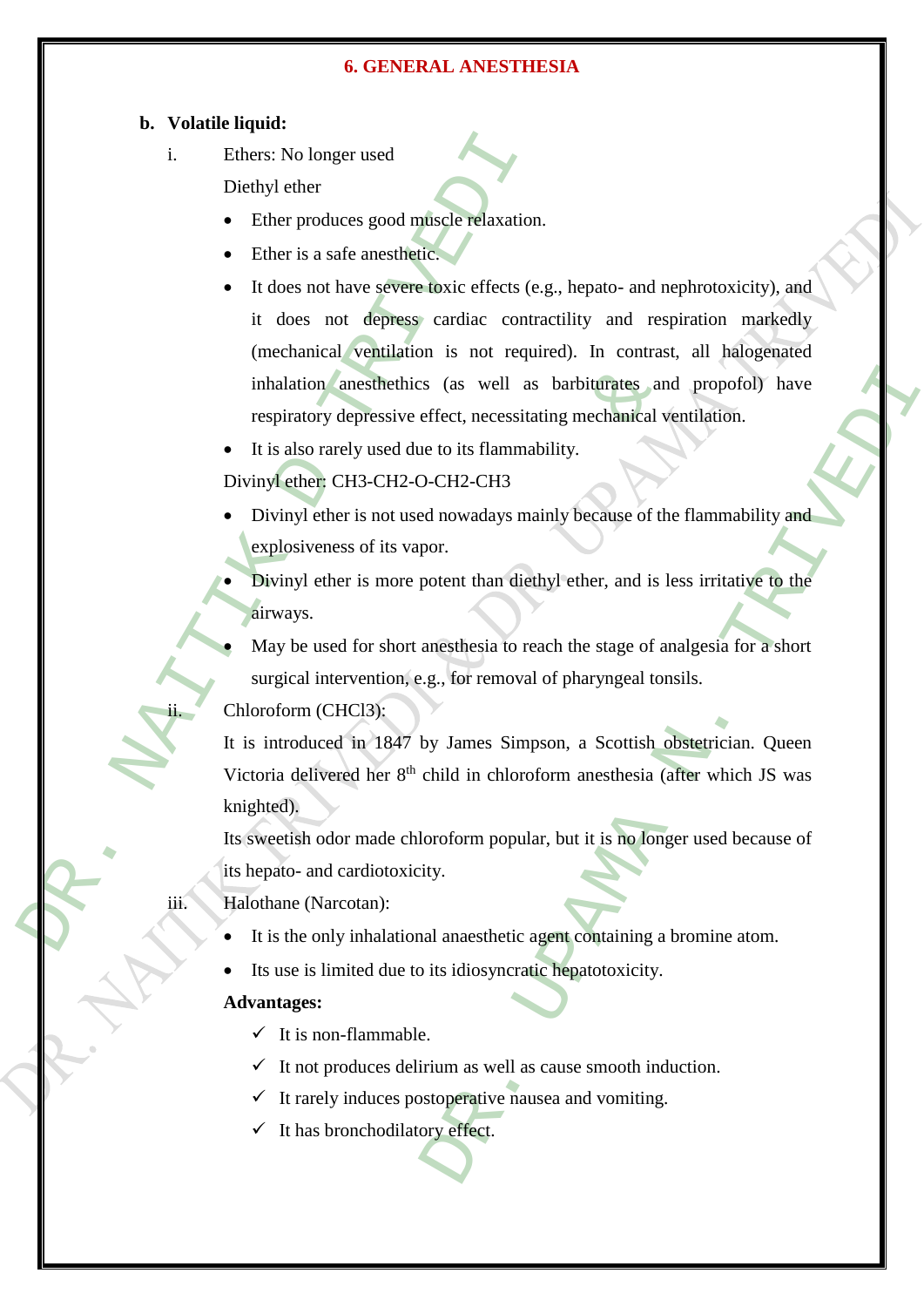#### **Disadvantages:**

- $\checkmark$  Insufficient decrease of muscle tone (easily overcome by muscle relaxants).
- iv. Enflurane (Ethrane):
	- Its use is limited.
	- Mostly it is use in combination.
	- It have dual properties means some of the properties of diethyl ether and some of the properties of halothane.

#### **Advantages:**

- $\checkmark$  It has a good muscle relaxant effect.
- $\checkmark$  It does not sensibilize the heart toward catecholamines.
- $\checkmark$  It is not flammable.
- $\checkmark$  It smoothly induces anesthesia.

#### **Disadvantages:**

- $\checkmark$  It is mildly stimulates the tracheobronchial secretions.
	- It may cause postoperative nausea and vomiting (10%).
- It decreases cardiac contractility but not produce effect on the heart rate so it causes a moderate decrease in cardiac output and blood pressure.
- $\checkmark$  It depresses the respiration and increasepCO<sub>2</sub> so ventilation is needed.

Isoflurane (Forane; an isomer of enflurane):

 $\checkmark$  The most commonly used volatile anesthetic today.

#### **The main advantages over enflurane are:**

- Isoflurane's dehalogenation in the body is only 0.2%, there is no reason to fear toxic metabolite(s).
- V Insufficient decrease of muscle treatments).<br>
iv. Enflurance (Ethrane):<br>
 Its use is limited.<br>
 Mostly it is use-in-combination.<br>
 It have dual properties means some<br>
some of the properties of halothane:<br>
<br>
∴ Thus a The main advantages and the beat toward catecholamine<br>
A It has a good muscle relaxant effect.<br>
A It shoot flammable.<br>
A It smoothly induces anesthesia.<br>
A It smoothly induces anesthesia.<br>
A It is mildly stimulates the tra e relaxant effect.<br>
The measure of the measurements are the tracheology and the tracheology and variating (10%).<br>
Contractility but not produce effect on the heart rate<br>
rate decrease in cardiac output and blood pressure.<br> Isoflurane does not cause cardiac depression so cardiac output is well maintained. It decreases BP because it reduces peripheral vascular resistance (including the coronary) as well as it increases the heart rate, but arrhythmias are not precipitated.
	- It does not induce seizures.
	- It is a preferred anesthetic for BRAIN SURGERY for 2 reasons: It decreases  $O_2$  demand/utilization by the brain.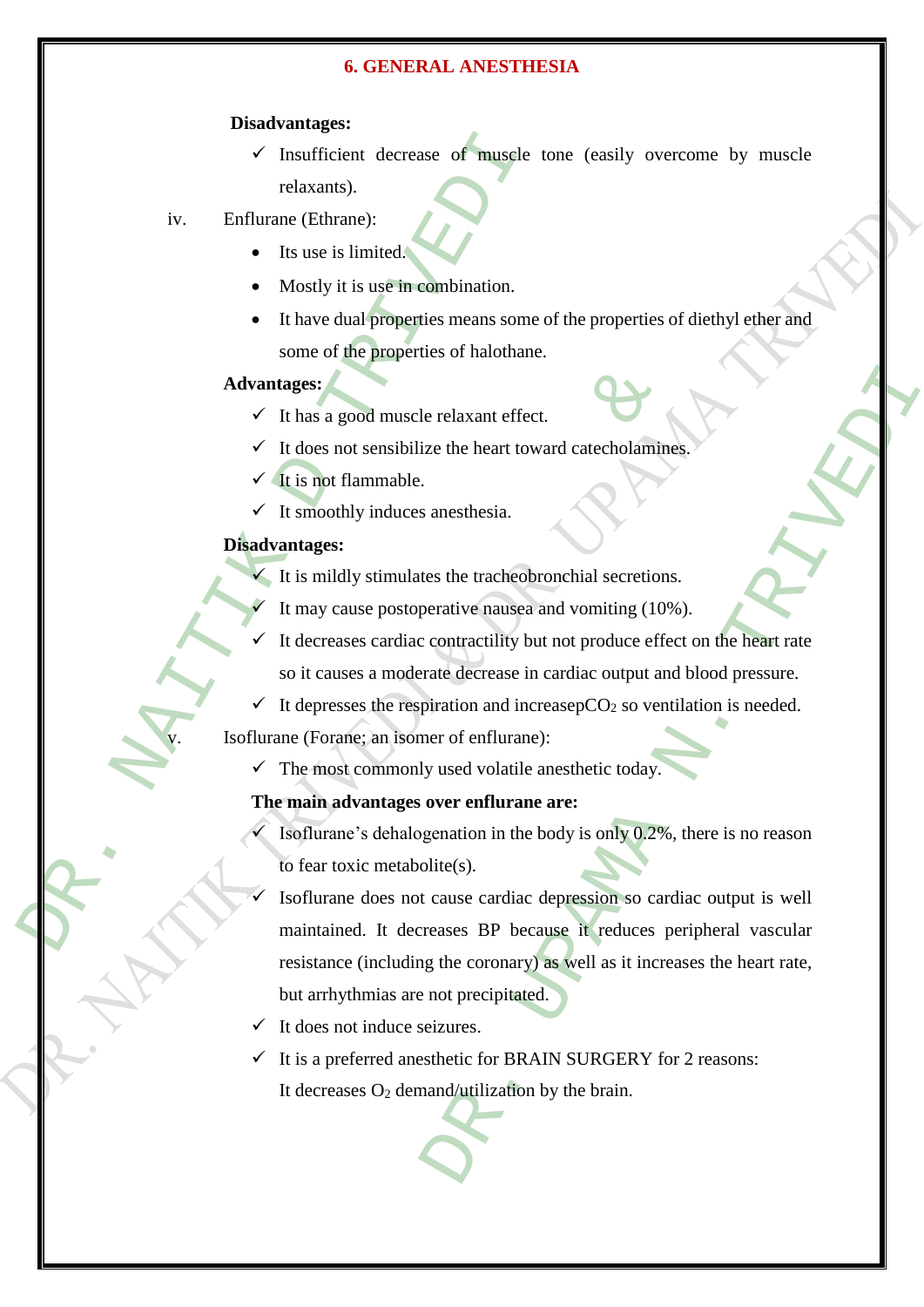CBF and ICP can be decrease by in<br>
hyperventilation. (Hypocarbia cause<br>
An unfavorable property:<br>  $\checkmark$  Isoflurane has puncertodor and irri<br>  $\checkmark$  This mecessitates induction with an<br>
vi. Methoxyflurane (Penthame):<br>  $\checkmark$ Although isoflurane slightly increase the cerebral blood flow (CBF), the CBF and ICP can be decrease by inducing hypocarbia (low pCO2) with hyperventilation. (Hypocarbia causes cerebral vasoconstriction.)

An unfavorable property:

- $\checkmark$  Isoflurane has pungent odor and irritates airways.
- $\checkmark$  This necessitates induction with an i.v. anesthetic.
- vi. Methoxyflurane (Penthrane):
	- $\checkmark$  It is mostl useful for inducing the stage of analgesia, but not for general anesthesia.
	- $\checkmark$  Its use as a general anesthetics has been discontinued due mainly to its nephrotoxic effect.

vii. Desflurane (Suprane) and sevoflurane (Ultane):

- $\checkmark$  Often used inhalation anesthetics nowadays
- They do not cause cardiac depression.

# **2. INTRAVENOUS GENERAL ANESTHETICS:**

It is mainly hydrophobic and lipophilic compounds

# **Mechanism of actions:**

Activate inhibitory receptors (ligand-gated Cl- channels):

GABA-A-receptor all I.v. anesthetics, except ketamine.

General anesthetics INHIBIT excitatory receptors (ligand-gated Na+ channels)

- Ach-receptor (neuronal N-type) e.g. Barbiturate-type i.v. anesthetics
- Glu-receptor (NMDA type) e.g. Ketamine
- i. Barbiturates: thiopental (a thiobarbiturate) and methohexital (an oxobarbiturate)
	- Dose for methohexital: 1-1.5 mg/kg iv, for thiopental: 3-5 mg/kg i.v.
	- Onset of action: ~20 sec; induction is rapid and smooth
	- Duration of action: ~5-10 min, for both

# **Advantages of barbiturates:**

anesthesia.<br>
V Its use as a general anesthetics has been discontinued<br>
nephrotoxic effect.<br>
Iurane (Suprane) and sevoflurane (Ultane):<br>
V Often used inhalation anesthetics nowadays.<br>
V They do not cause cardiac depression. anesthetics has been disconfinued due mainly to its<br>sevoflurane (Ultane):<br>on anesthetics nowadays.<br>THETICS:<br>compounds<br>ligand-gated Cl-channels):<br>anesthetics, except ketamine.<br>anesthetics, except ketamine.<br>xxitatory recepto Barbiturates decrease the cerebral metabolic rate and O2 utilization by the brain so decrease the cerebral blood flow and decrease intracranial pressure (an advantage in brain surgery) as well as decrease intraocular pressure

 Barbiturates exert anticonvulsive effect e.g.: thiopental is valuable in the treatment of status epilepticus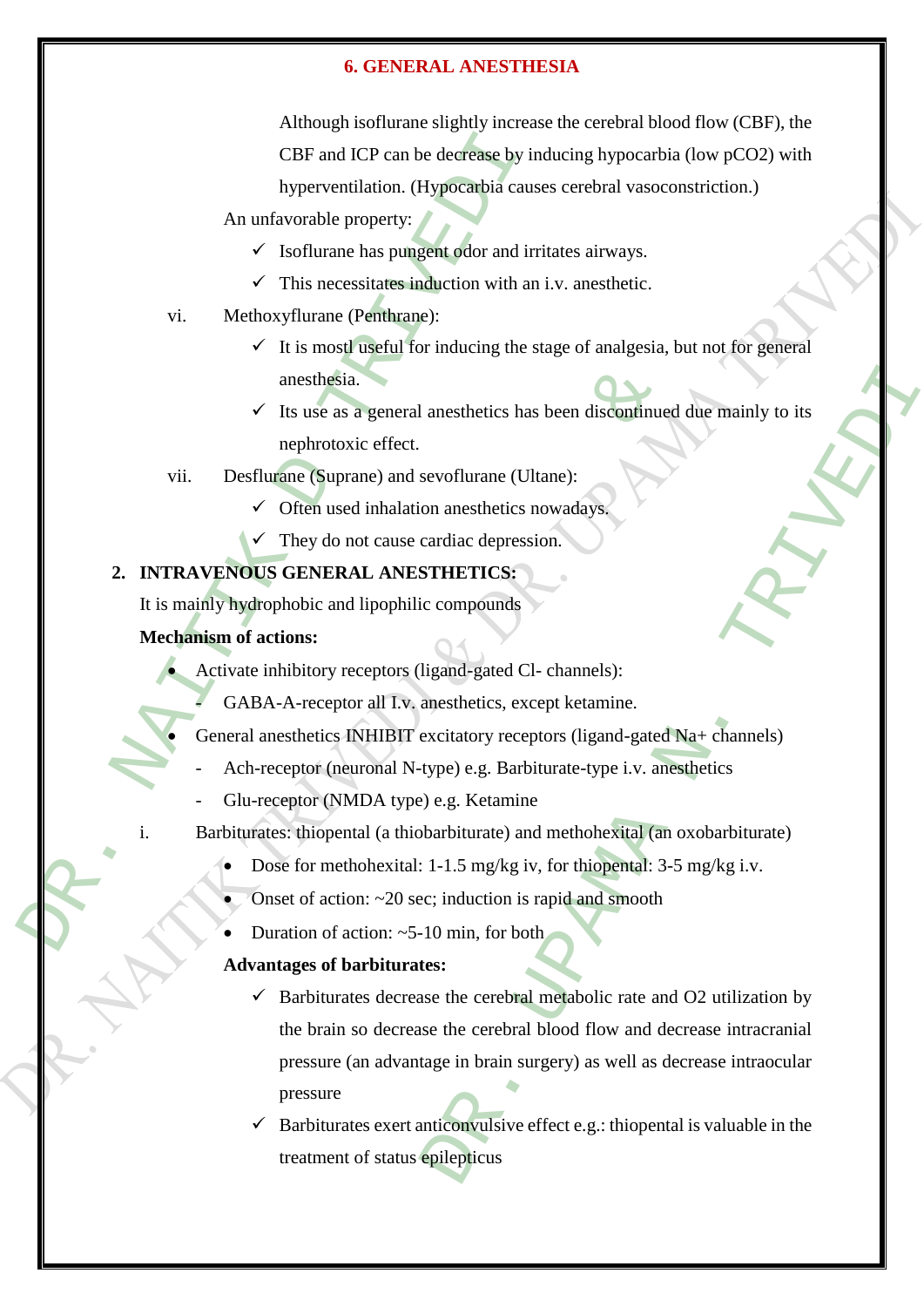#### **Disadvantages:**

- Incompatibility: The injectable solution is basic (pH 10-11) as barbiturates are dissolved as Na-salts; if mixed with acidic solutions (e.g., a muscle relaxant, such as pancuronium bromide) the barbiturate precipitates out as a free acid!
- $\checkmark$  Barbiturates exert vascular irritative effect: if the i.v. injected thiopental conc. is  $>2.5\%$ , it may induce pain and thrombophlebitis - if injected intra-arterially, it induces endarteritis and gangrene! (The pain resulting from the venoirritative effect can be prevented by prior injection of lidocaine.)
- Barbiturates induce respiratory depression (low minute volume) and apnea at high dose. In asthmatics, they may induce histamine release and wheezing.
	- Barbiturates induce hypotension by causing both: vasodilatation, and negative inotropic effect. Therefore, barbiturates should not be injected - too rapidly and excessive decrease in cardiac contractility, and - to a patient who cannot compensate for decrease blood pressure, e.g. those with - hypovolemia - cardiomyopathy - coronary artery disease - βreceptor blockade
- V Incompatibility: The injectable strates<br>
barbiturates are dissolved as Na-si<br>
(e.g., a muscle relaxant, such as pare<br>
precipitates out as a regacial!<br>
DR. Harbiturates exert Vascular irritation<br>
tinoperatal corre, is >2. resulting from the venoirritative effect can be proposed injection of fidocaine.)<br>
Barbiturates induce respiratory depression (low minimation and high dose. In asthmatics, they may induce his wheezing.<br>
Barbiturates induce venoirritative effect can be prevented by prior<br>
ne.)<br>
respiratory depression (low minute volume) and<br>
In asthmatics, they may induce histamine release and<br>
hypotension by causing both: - vasodilatation, and<br>
effect. Ther Barbiturates induce ALA synthetase, the first enzyme in heme synthesis. This in turn will cause accumulation of porphyrins (neurotoxic byproducts of heme synthesis) in patients deficient in some downstream enzymes of the heme synthetic pathway. Thus barbiturates may precipitate widespread demyelinization in patients with - Acute intermittent porphyria (deficiency in porphobilinogen deaminase), and - Variegate porphyria (deficiency in protoporphyrinogen oxidase). In these inherited porphyrias barbiturates are absolutely contraindicated.

Propofol (DIPRIVAN - 2,6-diisopropylphenol):

- It is an often used anesthetic, especially for TIVA
- Dose: 1.5-2.5 mg/kg
- Onset and duration of anesthesia:  $\bullet$ 
	- After a bolus dose, anesthesia develops in  $\sim$  20 sec, like for barbiturates
	- recovery is  $>$  within 10 min after a 3-hr infusion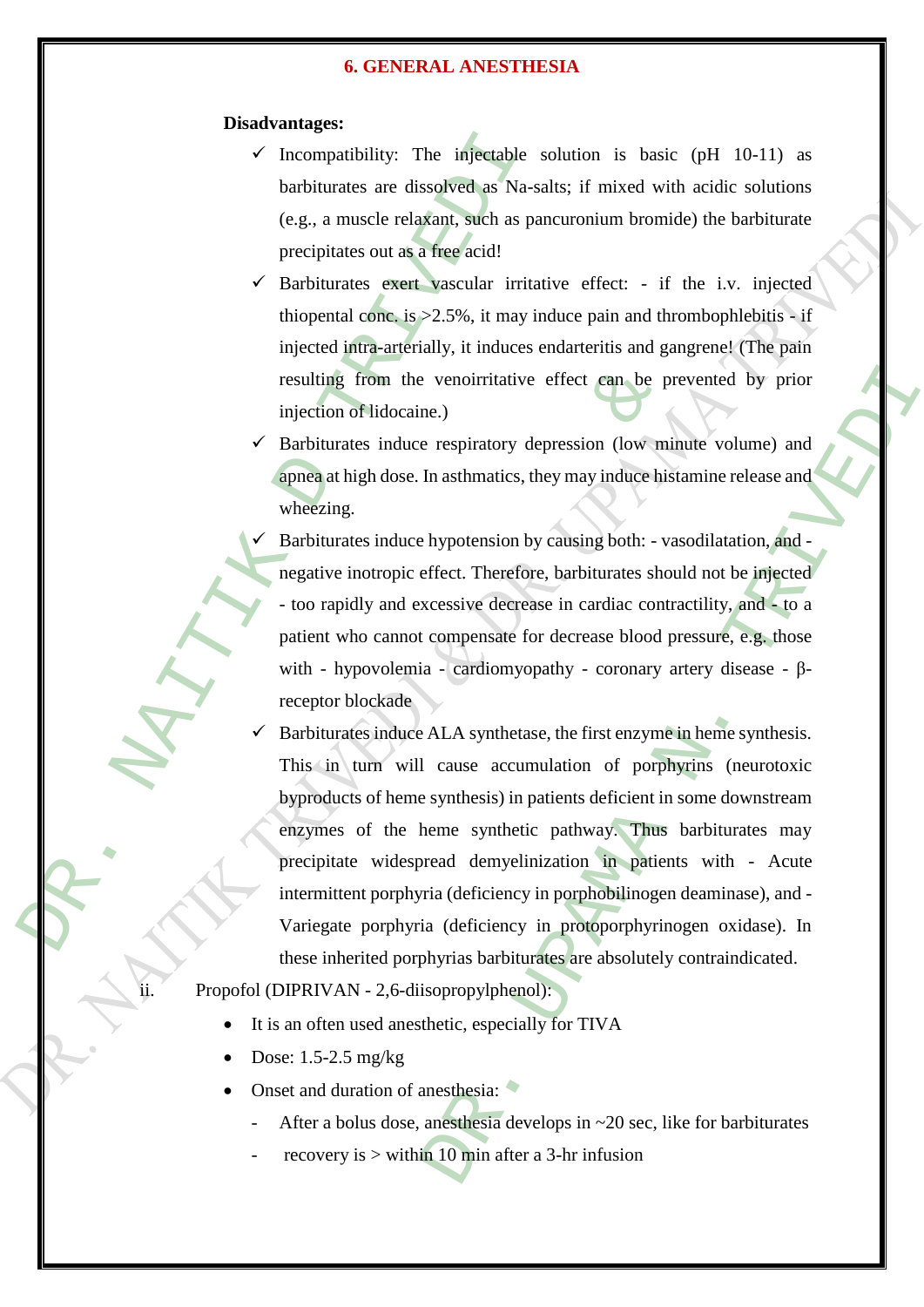- and  $>$  within 40 min after an 8-hr infusion
- Used for:
	- Total Intravenous Anesthesia (TIVA) in infusion (0.1-0.2 mg/kg/min)
	- For example, TIVA is used by orthopedic surgeons in SCOLIOSIS CORRECTION SURGERY, which - requires anesthesia for several hours, however, - the patient has to be wakened up (by stopping propofol infusion) to test sensory and motor functions after reposition of the spinal column and before completing the surgery.
	- Also used for continuous sedation in intensive care units  $(ICU) be$ aware of the possibility of (Propofol Infusion Syndromes) PRIS

#### **Advantages:**

- Propofol decrease cerebral metabolic rate so decrease  $O_2$  consumption.
- As well as decrease cerebral blood flow, intracranial and intraocular
	- pressure.
	- Propofol has antiemetic effect.

#### **Disadvantages:**

- Propofol has veno-irritative effect produce pain which is prevented by lidocaine i.v. administration.
- It has respiratory depressive effect (stronger than barbiturates) and decreases blood pressure because of vasodilatation and negative inotropic effect.
- ■<br>
Used for:<br>
Total Intravenous Angsfiesia (TIV)<br>
 For example, TIVA is used by or<br>
CORRECTION SURGERY, which<br>
hours, however,—the patient has to to<br>
infusion) to dest generor and motor<br>
spinal column and before completi Also used for continuous sedation in intensive care<br>aware of the possibility of (Propofol Infusion Syndro<br>antages:<br>Propofol decrease cerebral metabolic rate so decrease<br>As well as decrease cerebral blood flow, intracrani<br>p inuous sedation in intensive care units (ICU) – be<br>
ility of (Propofol Infusion Syndromes) PRIS<br>
verebral metabolic rate so decrease O<sub>2</sub> consumption.<br>
ce cerebral blood flow, intracranial and intraocular<br>
netic effect.<br>
i Propofol is a water immiscible oily substance. Its emulsion is used as an i.v. anesthetic. Its solvent contains soybean oil, egg phospholipids and glycerol, which supports bacterial growth. To overcome this problem, the water soluble prodrug of propofol, fospropofol is now marketed as Lusedra in the USA. Fospropofol is the phosphate ester of propofol, which is hydrolyzed by alkaline phosphatase (AP) in the body, thus releasing propofol.
	- Propofol produce PRIS reaction: PRIS is caused by toxic effect of propofol on mitochondria, mainly in skeletal and cardiac muscle. Propofol acts as a weak protonophoric uncoupler: it diffuses into mitochondria, dissociates its phenolic proton, thus dissipating the inwardly directed H+ gradient that drives ATP synthase. In addition, propofol also inhibits mitochondrial electron transport.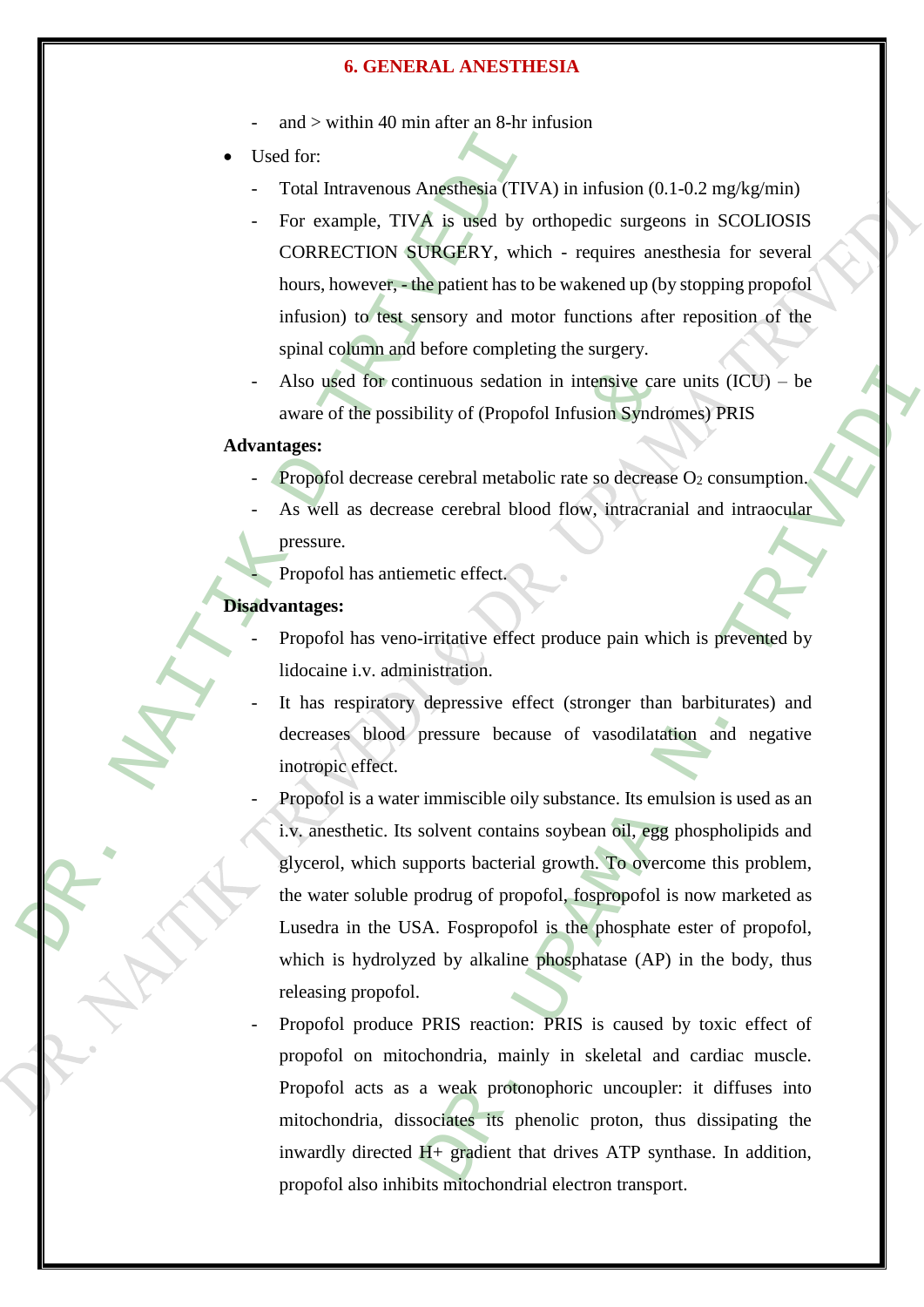Cardiac failure: acute refractory<br>
Mypotension, and ST elevation.<br>
Rhabdomyolysis: Increase serum<br>
(CK), myoglobing<br>
maximical technology of the serum in the propormer may be the serup of<br>
Hephatomegaly south faity tiver ( Consequences and signs of the mitochondrial toxicity of propofol: Cardiac failure: acute refractory bradycardia (may lead to asystole), hypotension, and ST elevation.

Rhabdomyolysis: Increase serum K<sup>+</sup>, Increase serum creatine kinase (CK), myoglobinuria which leads to renal failure

Hepatomegaly with fatty liver (probably caused by inhibition of fatty acid oxidation)

High serum triglyceride levels (may be an early marker; caused by inhibition of fatty acid oxidation?)

Lactic acidosis (pyruvate use by PDH complex is impaired and pyruvate is reduced to lactate by LDH)

- iii. Etomidate (AMIDATE):
	- Dose: 0.2-0.4 mg/kg
	- Rapidly and ultra short acting (4-8 min) anesthetic which is used mainly for induction of anesthesia

Its prolonged infusion is contraindicated because it inhibits cortisol synthesis and blunts the stress response (may increase mortality).

# **Advantages:**

inhibition of fatty acid oxidation?)<br>
Lactic acidosis (pyruvate use by PDH complex is imp<br>
is reduced to lactate by LDH)<br>
te (AMIDATE):<br>
Dose: 0.2-0.4 mg/kg<br>
Rapidly and ultra short acting (4-8 min) anesthetic which<br>
mduct It decrease cerebral metabolic rate and O2 consumption so decrease the cerebral blood flow, intracranial and intraocular pressure

- It causes little respiratory depression and little or no decrease in blood pressure and may slightly increase the heart rate
- The cardiovascular function is stable during etomidate anesthesia.
- Etomidate is usually reserved for patients at risk for hypotension and/or myocardial ischemia

#### **Disadvantages:**

- It often induces nausea and vomiting
- It causes pain on injection (like barbiturates and propofol; prevent it by prior injection of lidocaine)
- Appears to have proconvulsive effect (contraindicated in seizures/epilepsy).
- iv. Ketamine:
- cid oxidation?)<br>
uvate use by PDH complex is impaired and pyruvate<br>
by LDH)<br>
acting (4-8 min) anesthetic which is used mainly for<br>
n is contraindicated because it inhibits contisol<br>
stress response (may increase mortality) Ketamine has analgesic effect that outlasts the anesthetic effect it is an advantage.